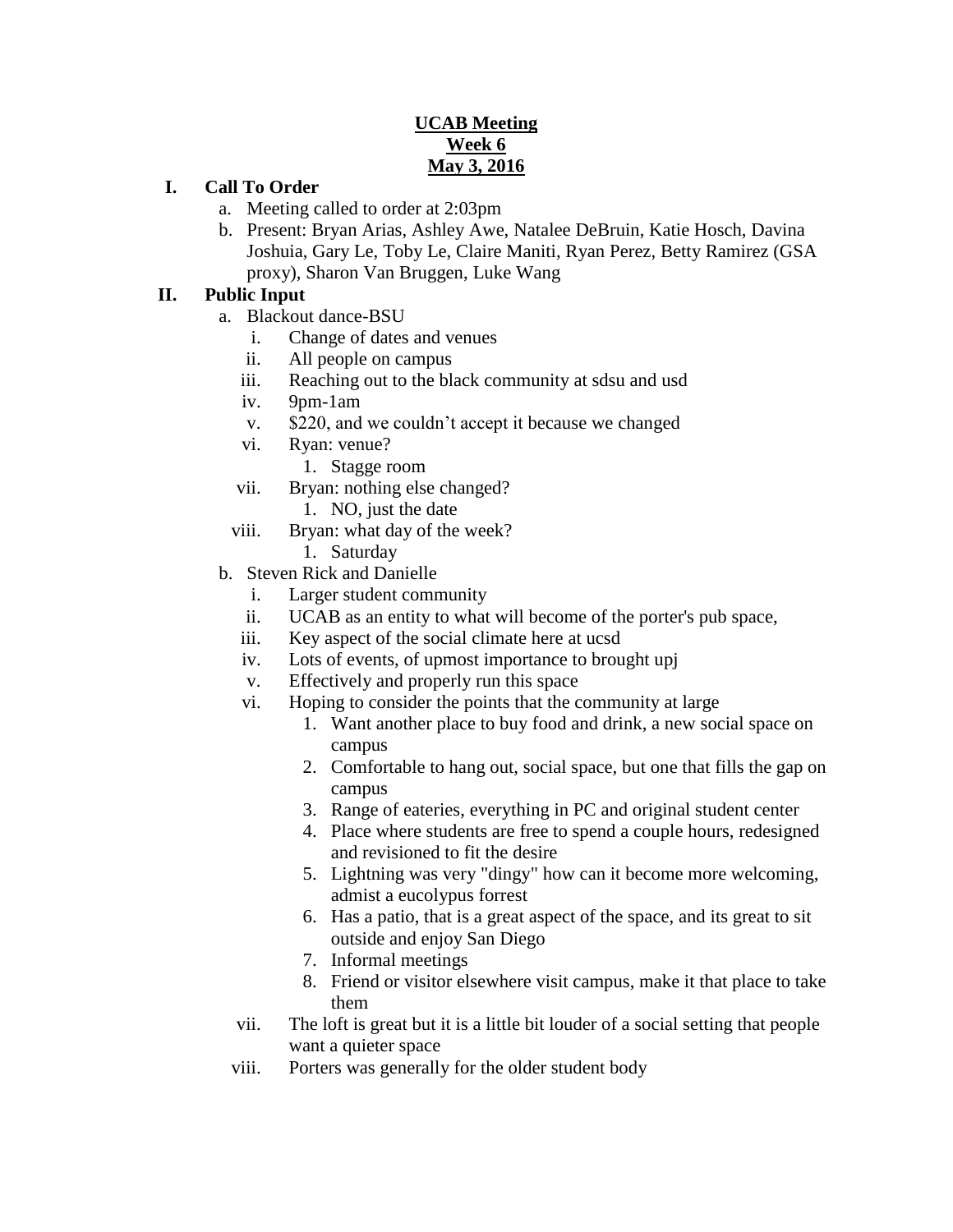- ix. 2 story space, loud music and lounge area separated, some ideas that were brought up
- x. Trying to find inspiration
- xi. Claire: thanks for coming in, you should apply for student at-large, decided to seek a vendor that is welcoming, happy to show you plans for renovating the space
- xii. Ryan: space for older students? Like that and keep it that way, or change it?
	- 1. Steven: tend to think of grad students and fauculty, nice to bond over beer,
	- 2. Danielle: undergrads felt that they had to be 21 or drink beer to go to Porters Pub, which isn't true, and shouldn't be true
- xiii. Ryan: move to extend time by 15 in
	- 1. Second: Ashley
- xiv. Ryan: how many students you reached?
	- 1. Steven: upwards of 50 responses off of facebook,
- xv. Betty: outdoory and ecofriendly, resturants have a theme or vibe
	- 1. Steven: only the concept of more open, more airly, less dingy,so specifics on scematics
	- 2. Danielle: people like the tradition: the events that the stage room hosts
	- 3. Steven: local shows, local breweries
- xvi. Claire: can't have vendors without food, stage room is separately programed
- xvii. Steven: solely looking for food and drink?
	- 1. Claire: it will look different, the vendor will be providing the rennovations of the "back house" type of things aka kitchen and bars
- xviii. Bryan: GSA rep, to have this information
	- 1. Steven: as a first year still learning the infrastructure
- xix. Danielle: who decides the interior design
	- 1. Claire: approved by UCAB, we will try and keep a certain astetic keeping in mind the vendor as well, trying to keep it one story, adding another story would be much more costly
- c. Hi I'm Eric, considering member at-large

## **III. Approval of Mintues**

- a. Move to approve with ammendments: Ashley
	- i. Second: Toby

## **IV. Chair's Report**

- a. We will be discussing the budget
- b. MSA meetings are on-going, GSA passed resolution relating, GSA reps to fill us I
	- i. Afraid not to finish before summer
- c. Charter passed through AS and GSA, goes to Gary Radcliff next
	- Will be able to open up more at-large positions
- d. RFP Process for Pub Space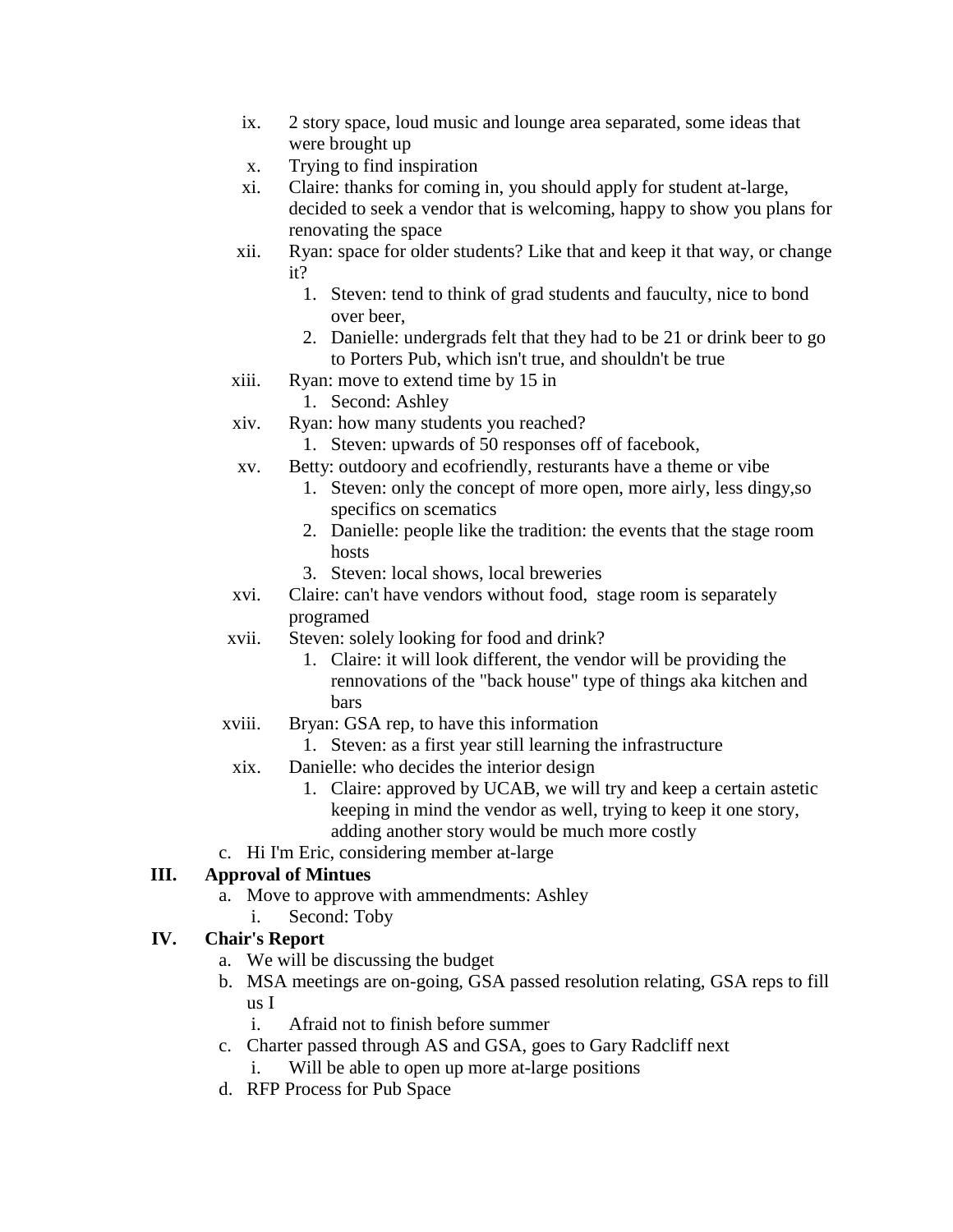- i. Able to get the meetings set up, we will be doing site visits after the application evaluation, hopefully have a vendor negotiants, and signed on by the summer
- e. UCAB Applications live until the end of the week, Chair, Vice Chair, two members at large
- f. Bryan: Charter approved for additional positions, extend?
	- i. No open new apps

## **V. Vice Chair's Report**

a. Space allocation in New Business

# **VI. Director's Report**

- a. Level 3 student org office is almost complete, working on lighting, in time for space allocation
- b. Replacing carpet in this floor 3 hallway on Saturday
- c. Transfer Triton Day
	- i. Similar but smaller scale
- d. Gary: when will you need volunteers?
	- i. Primary time 11-1
- e. 9 candidates for the Pub! Very competitive
- f. Events: Board and Brew at the loft; shut up and rap sat stage room; lily and madeliene also sat loft
- g. Claire: update on dlush and taco villa
	- i. Taco villa still building, plan things in inspection, no updates on dlush
- h. Ryan: commuter lockers?
	- i. Nope , I will follow up
- i. Davina: completion for taco villa??
	- i. Rough estimate, I hope they will complete this summer, good time for them to open, small business would do well in the summer. Not holding my breath

# **VII. New Business**

- a. Tech Fee Subsidies
	- i. BSU- Blackout Dance
		- 1. Sharon: exactly the same, the tech fee estimate is the same
		- 2. Approve stipulations for the tech fee estimate
		- 3. Gary: move to fund for \$200 with stipulations for the tech fee estimate
			- a. Toby: second
	- ii. APSA
		- 1. Pub stage room , may 28 7-10pm
		- 2. Recommend 325\$ in full
		- 3. Ashley: move to fund 325
			- a. Natalee: second
	- iii. The Beat
		- 1. Spring concert
		- 2. Recomeend 300
		- 3. Ashley: move to fund 300
			- a. Second; Ryan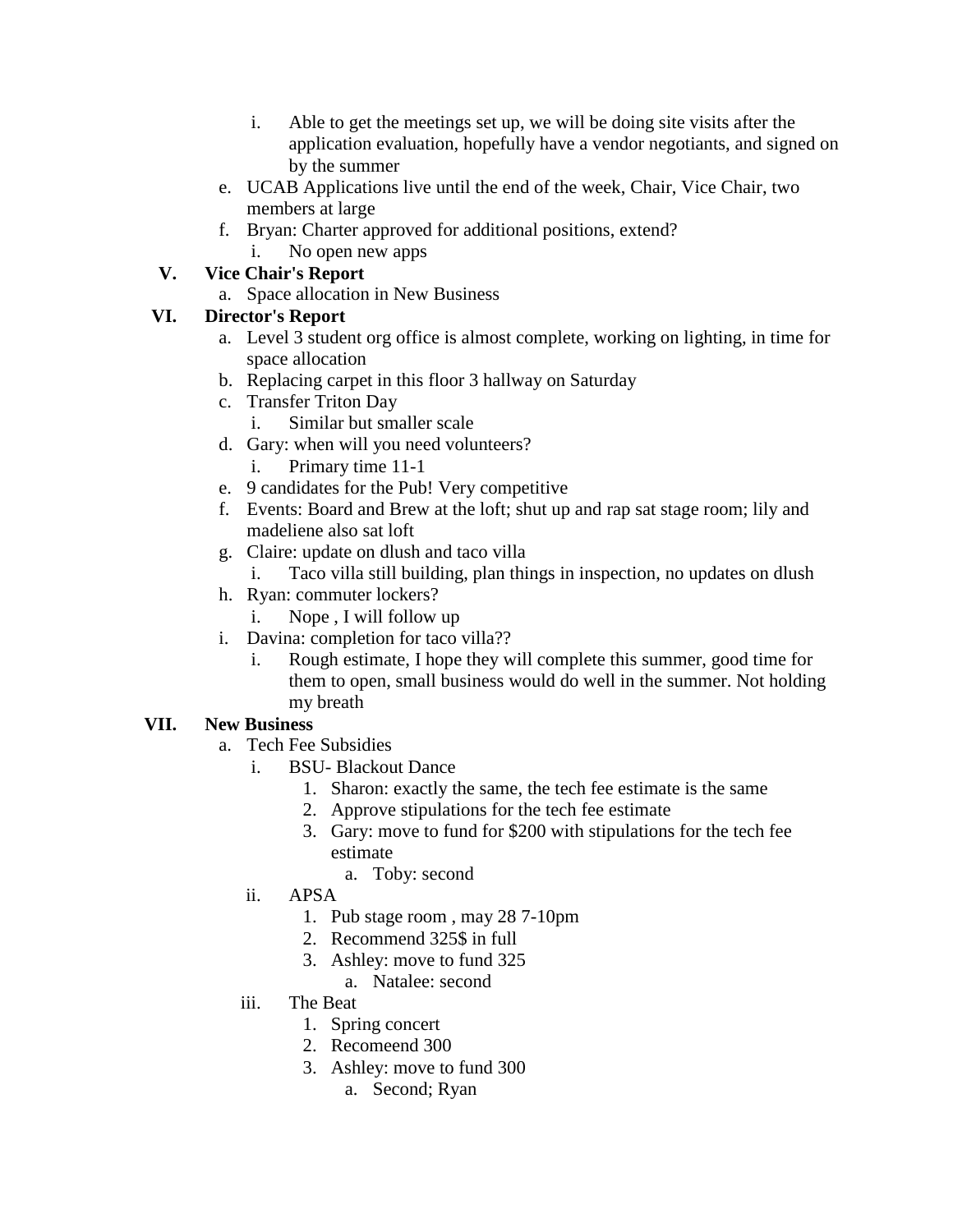- iv. Trion Melee
	- 1. Recomomend 500
	- 2. Bryan: move to fund 500
		- a. Second: Natalee
	- 3. May 21st
		- a. PC West,
- b. Space allcoations for 2016-2017
	- i. CSI registered orgs reapply every year for
	- ii. Accomidate for most orgs who applied
	- iii. 110 applications
	- iv. Tried to get everyone the space they requested
	- v. Chinese union did not apply, they were one of the tennants that has some issues in the past
	- vi. Waitlist
		- 1. If people did not pick up their keys by week 5 fall quarter
	- vii. Ryan: if you had access to a space, you were not granted a second space?
		- 1. They already have and MSA or MOU with UCEN, to try to accomidate to more
	- viii. Gary: move to approve space allocation as is
		- 1. Toby: second
- c. Budget committee Recommendation FY 2016-2017
	- i. Draft budgets
	- ii. Claire: I think we should have another week to look over the budget, since pdf's haven't been sent out yet
	- iii. Do not circulate this
	- iv. First year to have the aditional fee revenue from the referendum
	- v. Defered maintance list
		- 1. Takes into account the 12-year plan
		- 2. Air handlers are the biggest portion
		- 3. Take a look at it, the red items were defered further, the rest need to be changed now
	- vi. Give some time to look over this is greater detail
	- vii. First item: tech fee subsidy: \$500 increased the line item 1.  $10,000 \rightarrow 12,000$
	- viii. PC West food court furniture, needs to be updated
	- ix. Commuter lounge upgrade, express that we wanted things done, commuter services center staff who are hired this year
	- x. Study carrels, individualized study desks
	- xi. Media upgrades: defered
	- xii. Lighting upgrades for greek lounge
	- xiii. Ending resrved for a little less than 2 million
	- xiv. Rennovate dinning area/ game room
		- 1. Engage rennovations with shogun and game room
		- 2. Luke: main part of project was to remove the curved walls, and imporve furniture, adding more lounging are
		- 3. Gary: do we recommend to downsized game room?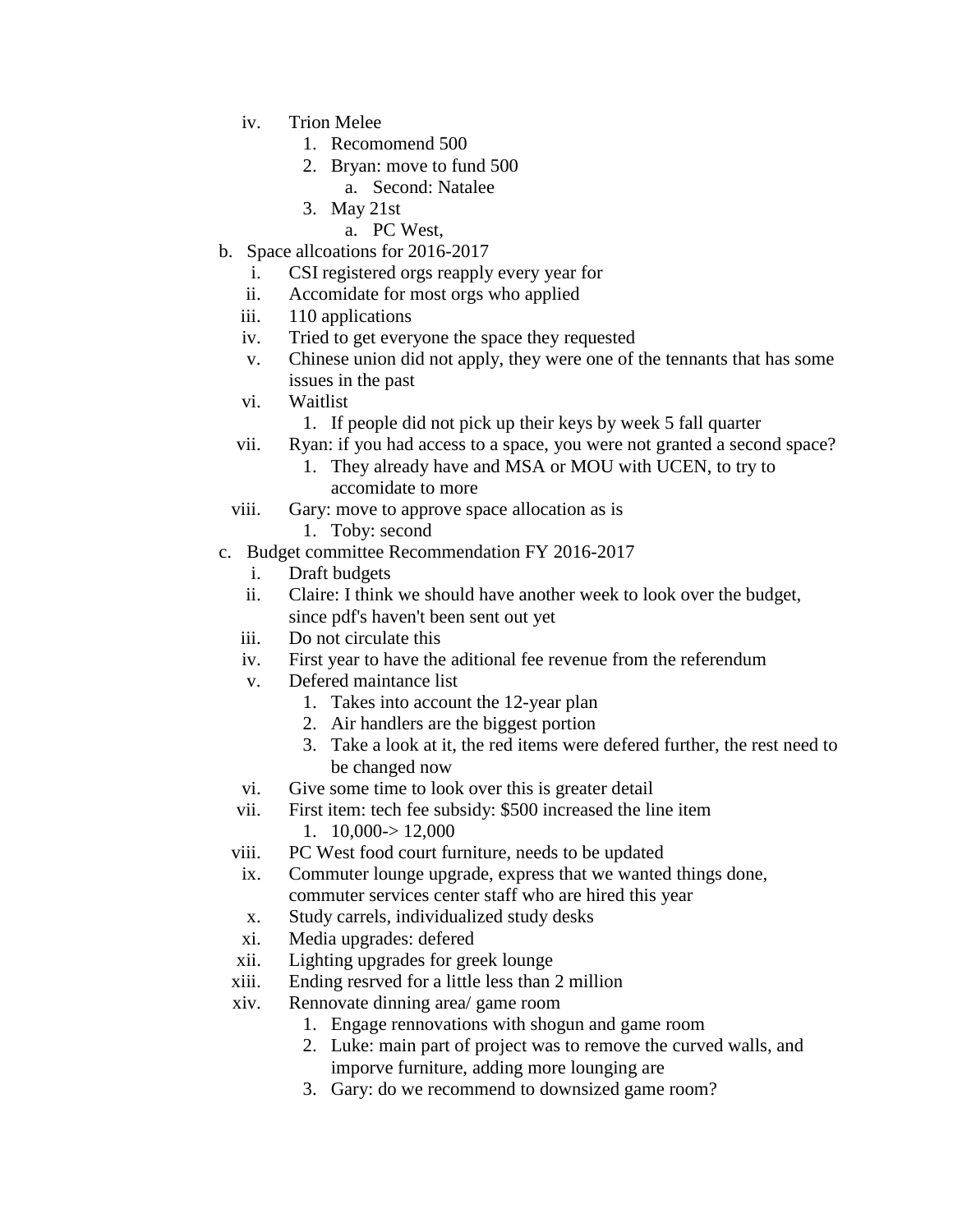- a. Yes, by 2 tables
- 4. Ryan: move pool tables?
	- a. Did not recommend, not good idea for this upcoming year
- d. Round Table Lease Revnewal Discussion
	- i. History of lease renewals were 1 and 2 years
	- ii. Public slides from hughes
	- iii. Ashley: scerc
		- 1. Married to the idea of pizza and beer but not married to Round table
		- 2. Claire: timeline wouldn't overlap with the pub project
	- iv. Natalee: also same with pizz and beer but not roundtable
	- v. Bryan: GSA likes sports but not really liked the food
		- 1. Regents pizza
		- 2. Someone brings up Chipotle
	- vi. Toby: mixed reviews, older members seemed to have better experience, concept favored
	- vii. Davina: 80 % didn't want roundtable renewed,
	- viii. Natalee: blaze, pieology, pizza port
	- ix. Ashley: do we have initial concept from 1987
		- 1. Sharon: no
	- x. Davina: don't get to decide what vendors applied?
		- 1. Sharon: UCAB decide concept and we can do our best to decide on behalf of
	- xi. Ryan: goes out of their way to accomidate students
	- xii. Gary: enjoyed the space, UCEN activities and such, not necessarily
	- xiii. Ashley: can we keep the patio open for events?
		- 1. Sharon: we could probably do that
	- xiv. Sharon: How important to that space? Or perhaps a different space?
		- 1. Ashley: members of my council are married to it that space
		- 2. Gary: hard place to have a contained place for alcohol
		- 3. Sharon: you could still have beer in that place and different food
		- 4. Ryan: they usually use much
	- xv. Betty: motion to extend by 2 years
		- 1. Second: Toby
		- 2. Objection: Ashley
			- a. I think at lot of people aren't really set on Roundtable, its time to cut the cord
			- b. Betty: just trying to get us moving
		- 3. Toby: they voiced that they utilized the space to a good amount, but the space can be utlized better
		- 4. Claire: Ras don't utilitze the delievery, felt to not renew, and get a more lively pizza and beer
		- 5. Option 1: approve the motion: 2
		- 6. 2: not approve: 7
		- 7. 3: abstain: 1
		- 8. The motion fails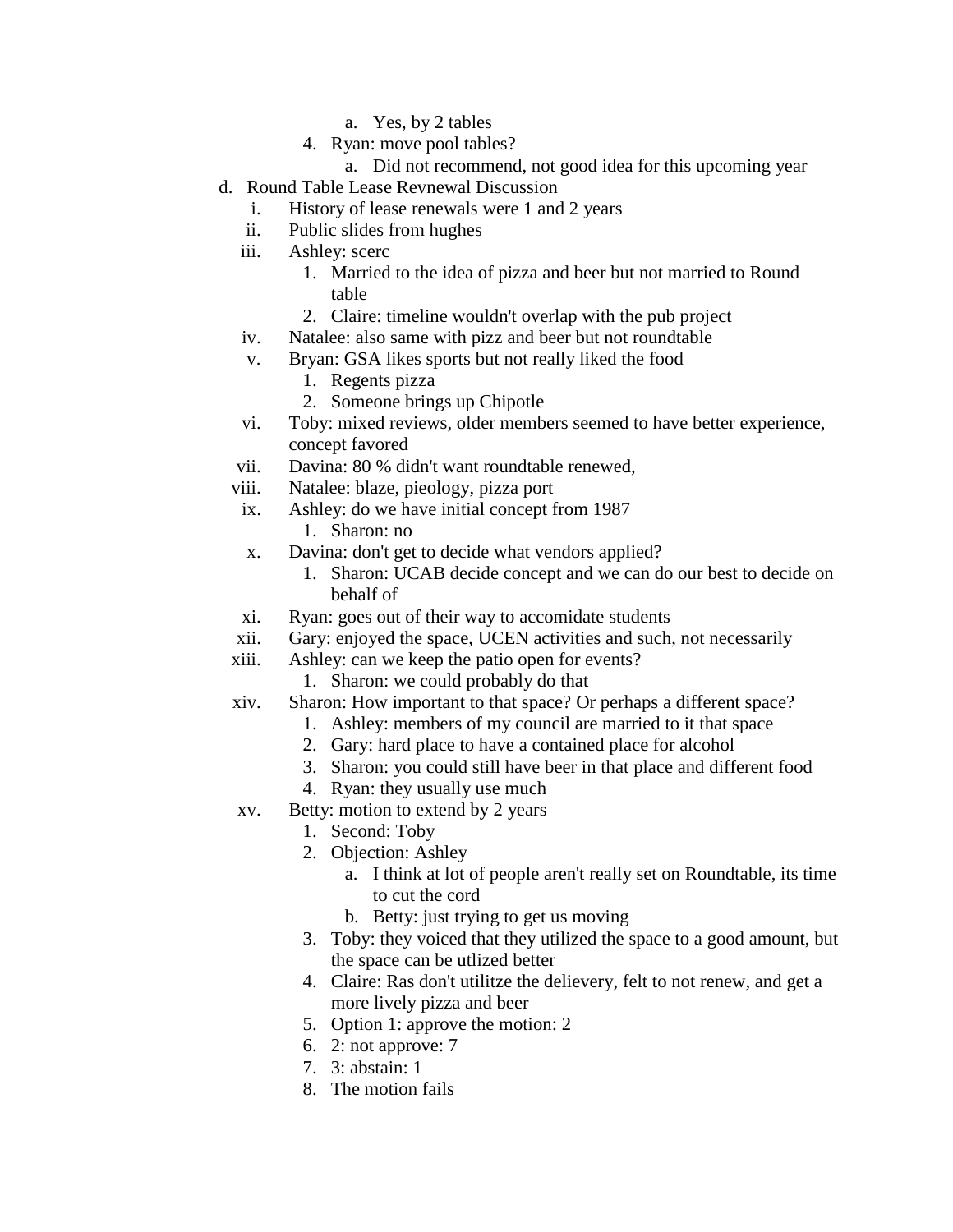- xvi. Ashley: move to not renew Round Table's Lease and move into a rfp process with a concept to be determined at a later date
	- 1. Second: Bryan
	- 2. Objection: Luke, concept approval?
		- a. Claire: consider a
	- 3. Objection: to strike the rfp process
		- a. Ashley: rfp is the entire process
		- b. Second: Toby
	- 4. Objection: Luke, for a roll call vote
		- a. Bryan Arias: Yes
		- b. Ashley Awe: Yes
		- c. Natalee DeBruin: Yes
		- d. Davina Joshuia: Yes
		- e. Gary Le: Yes
		- f. Toby Le: Yes
		- g. Claire Maniti: Abstain
		- h. Betty Ramirez (GSA proxy): Yes
		- i. Luke Wang: Yes
	- 5. 8-0-1 motion passes
- e. Charging stations in UCEN
	- i. Bryan: where would the budget would come with?
		- 1. Claire: you can allocate it from anywhere, from the "ideas" line item
		- 2. AS has affirmed the funding?
			- a. Claire: contigent upon UCAB
		- 3. Luke: will there be any installation cost ?
			- a. Sharon: very minimal hanging on the wall, pedistal not at all, contigent on power
	- ii. Toby: redering grants, logo on the side?
		- 1. Claire: yes, to add the logo to send in
	- iii. Gary: optional cost of a pedistal, don't need to hang and easy to relocate
	- iv. Ashley: extent of the infrastructure chagne?
		- 1. Sharon: pretty minimally, not terribly costly unless there is a power need
	- v. Luke: move to extend time by 5 min
		- 1. Second: Bryan
	- vi. Gary: I think we should max out 5,000 and ask as to front the rest 1. Claire: AS is pretty maxed out
	- vii. Sharon: I think its important that ucen is recognized
	- viii. Gary: move to allocate 4, 750 from ucab board members project to fund the as charge daddy proposal with the stipulation that they provide ucen and ucab logo
		- 1. Second: Ashely
		- 2. Objection: Bryan
			- a. To remove ucab and just have
		- 3. Objection: Luke